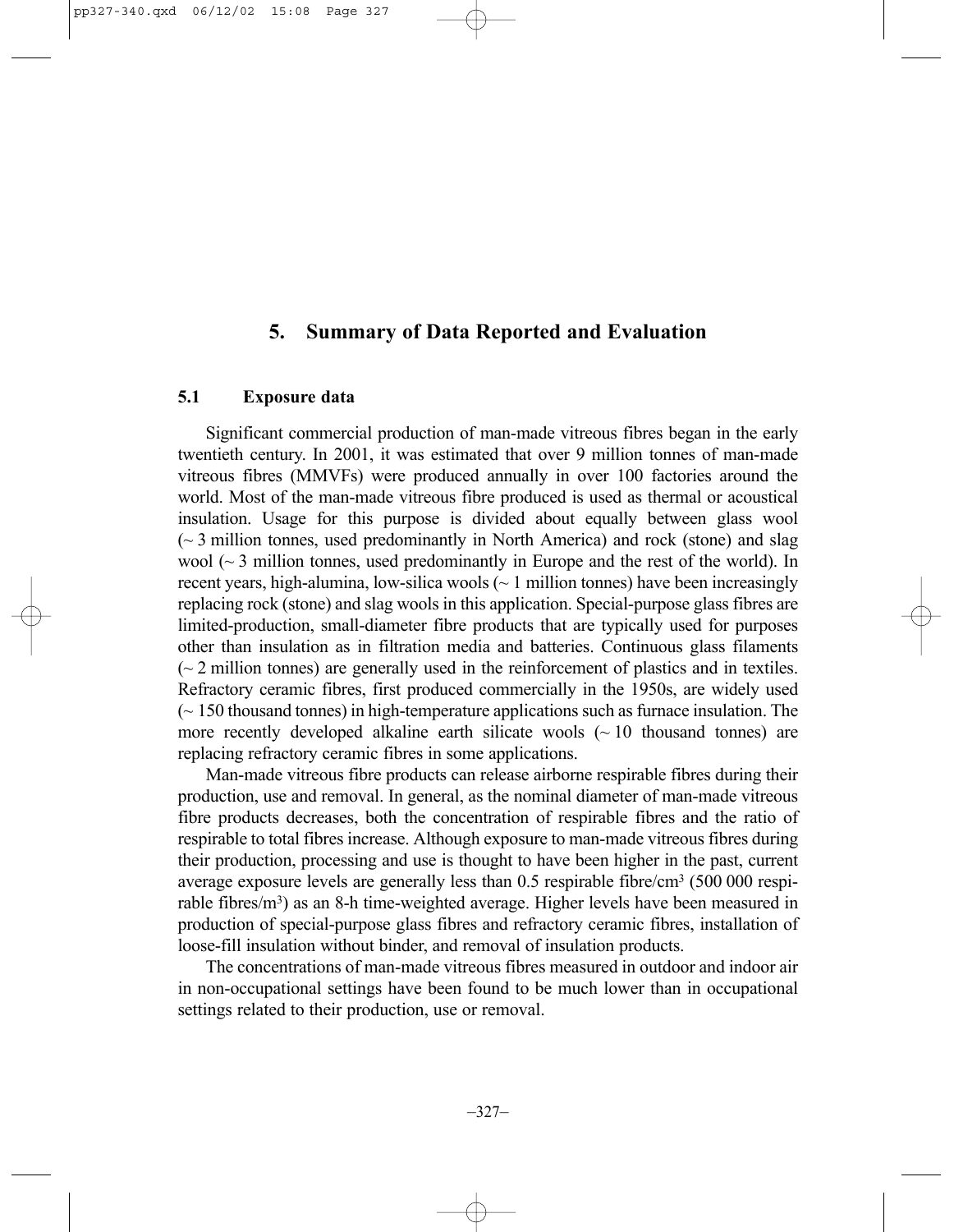# **5.2 Human carcinogenicity data**

Two large cohort studies and case–control studies nested within these cohorts from the USA and Europe provide most of the epidemiological evidence concerning potential risk for respiratory and other cancers associated with occupational exposure to glass wool, continuous glass filament and rock (stone)/slag wool during manufacture. The United States cohort study included 16 plants, extended the follow-up to 1992 and expanded a previous cohort to include women and non-white workers. This study included information on smoking habits and a new assessment of historical workplace exposure to respirable fibres and several sources of co-exposure including asbestos, formaldehyde and silica. The European cohort extended the follow-up to 1990 in 13 plants.

#### *Glass wool*

The findings of the United States cohort study provided no evidence of excess mortality from all causes combined or from all cancers combined, using local rates. A statistically significant 6% excess in respiratory cancer (primarily trachea, bronchus and lung) mortality was observed. When analysis was restricted to long-term workers, the excess was reduced and was no longer statistically significant. Adjustment for smoking based on a random sample of workers suggests that smoking may account for the excesses in respiratory cancer observed in the male glass fibre cohort (glass wool and continuous glass filament combined). The standardized mortality ratios for respiratory cancer were related neither to duration of employment among the total cohort or among long-term workers nor to duration of exposure, cumulative exposure or average intensity of exposure to respirable glass fibre (glass wool and continuous glass filament combined). Analysis by product group showed a statistically significant excess of respiratory cancer for all workers from plants grouped as 'mostly glass wool', but this excess risk for the 'mostly-glass-wool' product group was reduced and no longer statistically significant when the cohort was limited to long-term workers ( $\geq$  5 years of employment). There was no evidence of an excess of mesothelioma or non-respiratory cancers.

The case–control study of respiratory cancer nested within the United States cohort enabled control of plant co-exposure and a more detailed control for confounding by smoking. Duration of exposure, cumulative exposure, average intensity of exposure and the time since first exposure to respirable glass fibre were not associated with an increased risk for respiratory cancer. These results were not altered by using different characterizations of categorized respirable fibre exposure or by alternative models for continuous exposure data.

The European cohort study of glass wool workers demonstrated an increased mortality from lung cancer (trachea, bronchus and lung) but no trend with time since first hire or duration of employment. One death from mesothelioma was observed in this cohort. This study did not estimate fibre exposure, but used surrogate measures such as 'techno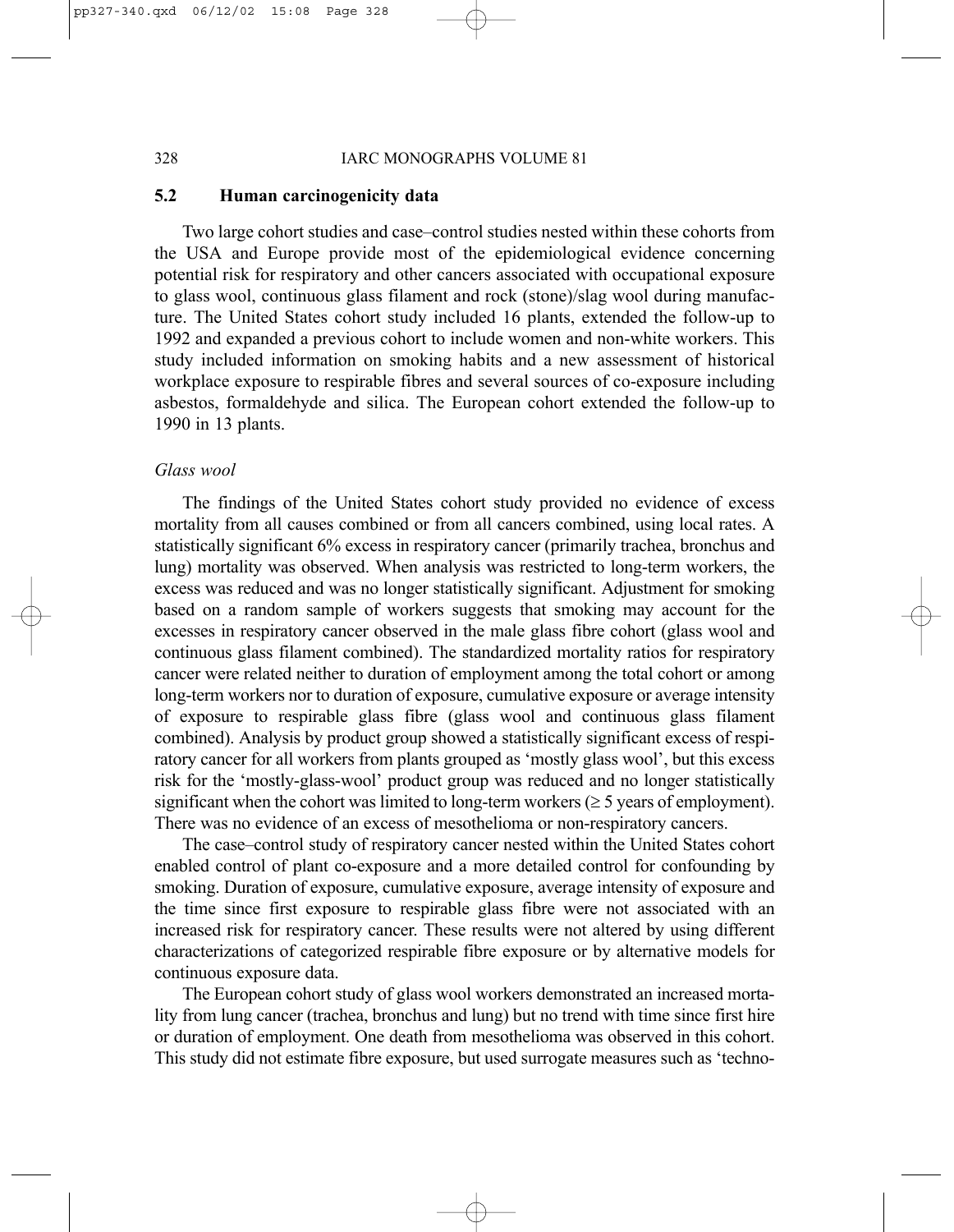logical phase at first employment'. No information was available either on co-exposure or on smoking habits.

#### *Continuous glass filament*

Two of the plants of the United States cohort study manufactured only continuous glass filament. For all workers and for long-term workers from these two plants, no evidence of excess mortality from respiratory cancer was found when compared with local rates. Adjustment for smoking had little effect on the standardized mortality ratio for respiratory cancer. A nested case–control study that included adjustments for smoking and co-exposure also provided no consistent evidence of excess mortality from respiratory cancer. The exposure–response analyses that combined exposure to continuous glass filament and to glass wool are reported in the section on glass wool.

The European cohort study reported few data to evaluate cancer risks among workers exposed to continuous glass filament. This study provided no convincing evidence of an elevated risk for lung cancer.

Results were also available from two smaller cohort studies in the USA and Canada. The United States cohort study on one continuous glass filament plant, which included a nested case–control study, with information on smoking and co-exposure, provided no consistent evidence of an excess risk for lung cancer. The Canadian cohort study of one continuous glass filament plant did not include an assessment of smoking or co-exposure. This study also provided no consistent evidence of an excess risk for lung cancer.

#### *Rock (stone) and slag wool*

The present evaluation relies mainly on cohort and nested case–control studies, in which exposure to rock (stone) wool and exposure to slag wool were not considered separately.

The extended follow-up of the rock (stone)/slag wool cohort from the USA indicated an overall elevated risk of respiratory cancer when either national or local comparison rates were used. However, no association was found with duration of exposure or with time since first exposure. Standardized mortality ratios were no longer elevated when indirect adjustment for smoking was made. The nested case–control study showed no association between respiratory cancer and estimated cumulative exposure to respirable fibres, with or without adjustment for possible confounding by smoking and other sources of occupational exposure. Another nested case–control study partially overlapping with the study in the USA showed no increased risk for respiratory cancer in association with exposure to slag wool.

The extended follow-up of the European cohort study indicated an overall elevated risk for lung cancer when national comparison rates were used. This study showed an increasing risk with years since first exposure. The highest standardized mortality ratio was found among workers with the longest time since first employment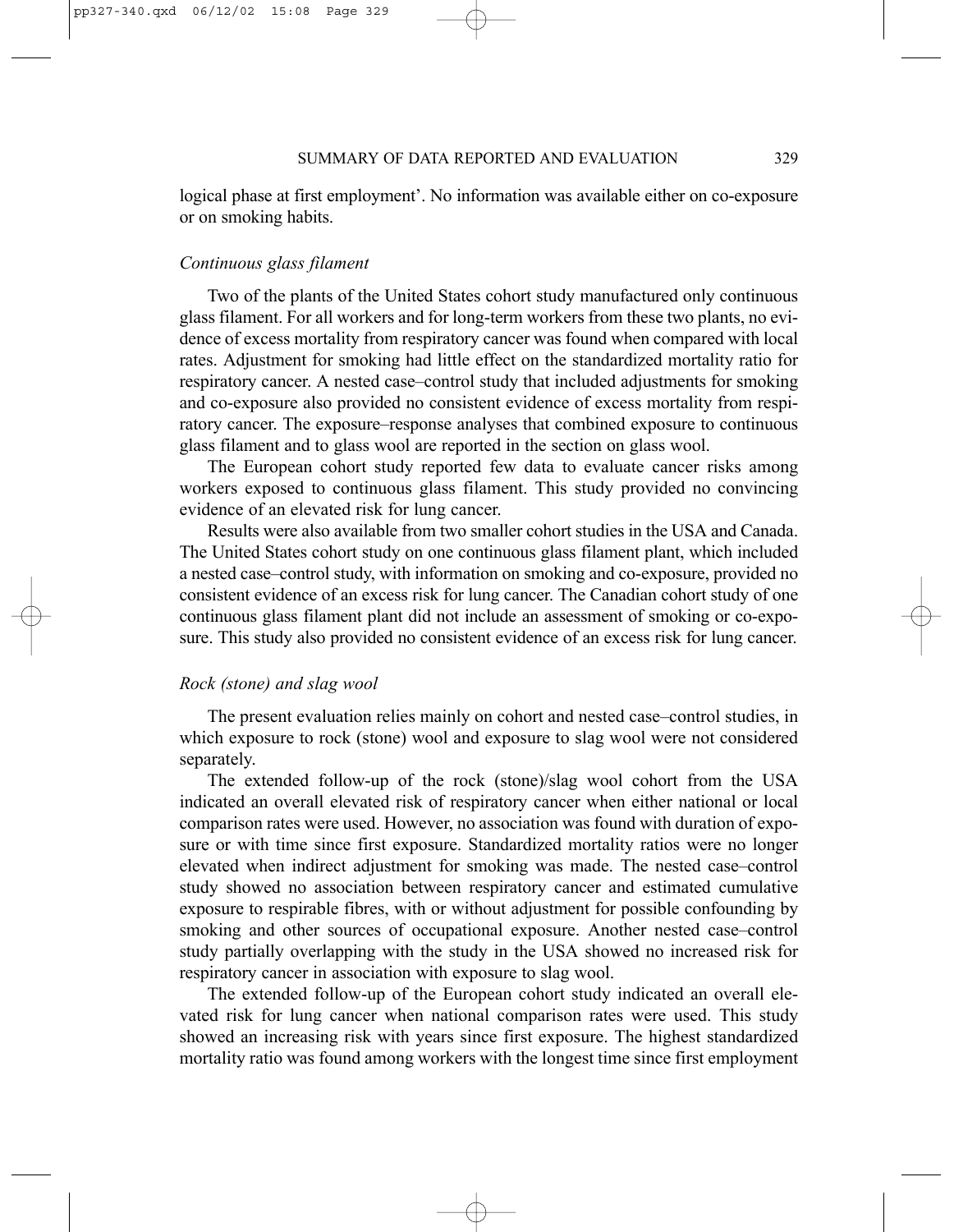and among those first employed in the 'early technological phase', i.e. before the introduction of oil and binders and use of the batch-processing method. However, in a case–control study that included detailed information on exposure to fibres, individual smoking habits and potential occupational confounders, no increased risk of lung cancer with increasing fibre exposure was reported.

The results from these studies provide no evidence of an increased risk for pleural mesotheliomas or any other tumours.

# *Refractory ceramic fibres*

Preliminary results from a United States epidemiological mortality study of refractory ceramic fibre workers were available. However, the limited epidemiological data do not permit an adequate evaluation of the cancer risk associated with exposure to refractory ceramic fibres.

# *Man-made vitreous fibres (not otherwise specified)*

A number of studies did not separate exposure to glass wool from exposure to rock (stone) and slag wool or other fibre types, or had limited ability to distinguish between these different fibre types. Since much more information was available from epidemiological studies in the fibre production industries, no separate evaluation is made for the studies of mixed exposure. The results of these studies were, however, taken into consideration for the evaluation of the distinct fibre types.

A cohort study of Swedish wooden house industry workers exposed to man-made vitreous fibres demonstrated a decreased risk for lung cancer and no positive trend in standardized mortality ratios for lung cancer with duration of employment. An increased risk for stomach cancer was found, but the risk did not increase with duration of employment.

Two population-based case–control studies in Germany were combined in a pooled analysis that suggested an association between lung cancer and occupational exposure to man-made vitreous fibres. Odds ratios were adjusted for smoking and exposure to asbestos, but exposure to man-made vitreous fibres and asbestos may not have been separated well enough to rule out residual confounding as an explanation of the results. A low response rate in one of the reference groups adds to the uncertainty of the validity of this study.

A population-based case–control study from Canada found no association between lung cancer and occupational exposure to glass wool or rock (stone) and slag wool.

A German case–control study suggested an association between mesothelioma and exposure to man-made vitreous fibres adjusted for asbestos exposure. However, several limitations constrain the interpretation of the reported results, particularly the potential for misclassification of exposure to asbestos and man-made vitreous fibres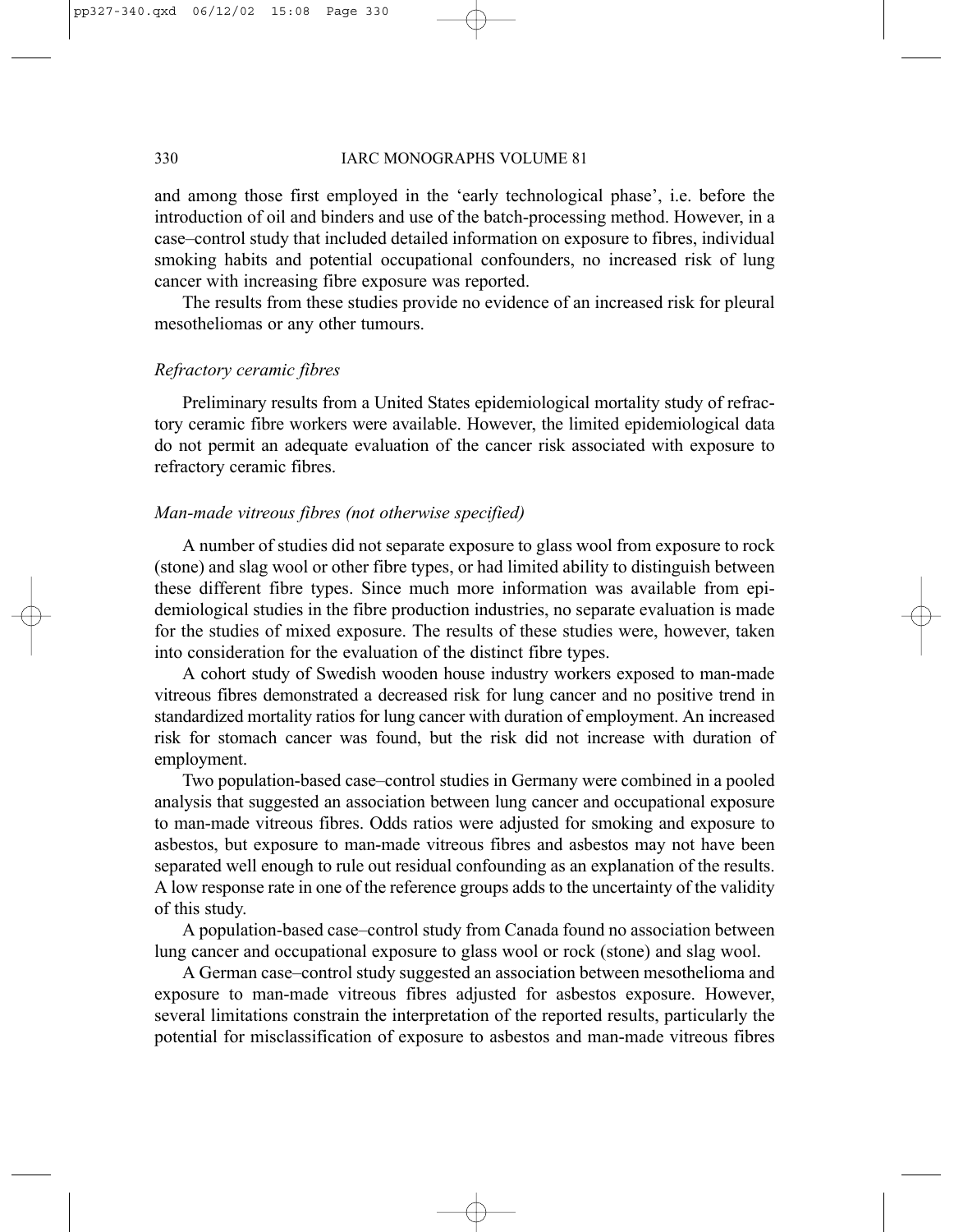and the small number of cases and controls classified as ever having been exposed to man-made vitreous fibres without exposure to asbestos.

An increased risk for laryngeal and hypopharyngeal cancer in association with exposure to man-made vitreous fibres was reported in a case–control study from France, but this was an isolated finding not observed in other studies.

#### *Conclusion*

Results from the most recent cohort and nested case–control studies of United States workers exposed to glass wool and continuous glass filament and of European workers exposed to rock (stone) and slag wool have not provided consistent evidence of an association between exposure to fibres and risk for lung cancer or mesothelioma.

These studies, like all epidemiological investigations, have limitations that must be borne in mind when interpreting their results. Although the exposure assessment methods used in these studies are far better than in most epidemiological studies, there is still the potential for exposure misclassification. Notably these studies were not able to examine fully the risks to workers exposed to more durable fibres. Information on smoking and on the other potential confounders that were adjusted for in these studies are also subject to measurement error, which may have influenced the validity of the adjustments made for these factors. Underascertainment and misclassification of mesothelioma may also be a concern in these studies, which primarily relied upon death certificate information. Finally, although these studies are very large by epidemiological standards, their sensitivity may be limited by the fact that fibre exposure levels were low for a large proportion of the study population.

Of some concern are risks for workers in industries that use or remove these products (e.g. construction), who may have experienced higher, but perhaps more intermittent, exposure to man-made vitreous fibres. The data available to evaluate cancer risks from exposure to man-made vitreous fibres in these populations are very limited.

Results on mortality among refractory ceramic fibre workers have also been published since the previous *IARC Monographs* evaluation (1988). However, the epidemiological evidence for refractory ceramic fibres is still extremely limited. Radiographic evidence indicating pleural plaques has been reported for refractory ceramic fibre workers. Although the prognostic significance of pleural plaques is unclear, such plaques are also a common finding among asbestos-exposed workers.

# **5.3 Animal carcinogenicity data**

# *Continuous glass filament*

In experiments in which three types of continuous glass filament of relatively large diameter  $(> 3 \mu m)$  were administered intraperitoneally to rats, no significant increase in tumour response was observed.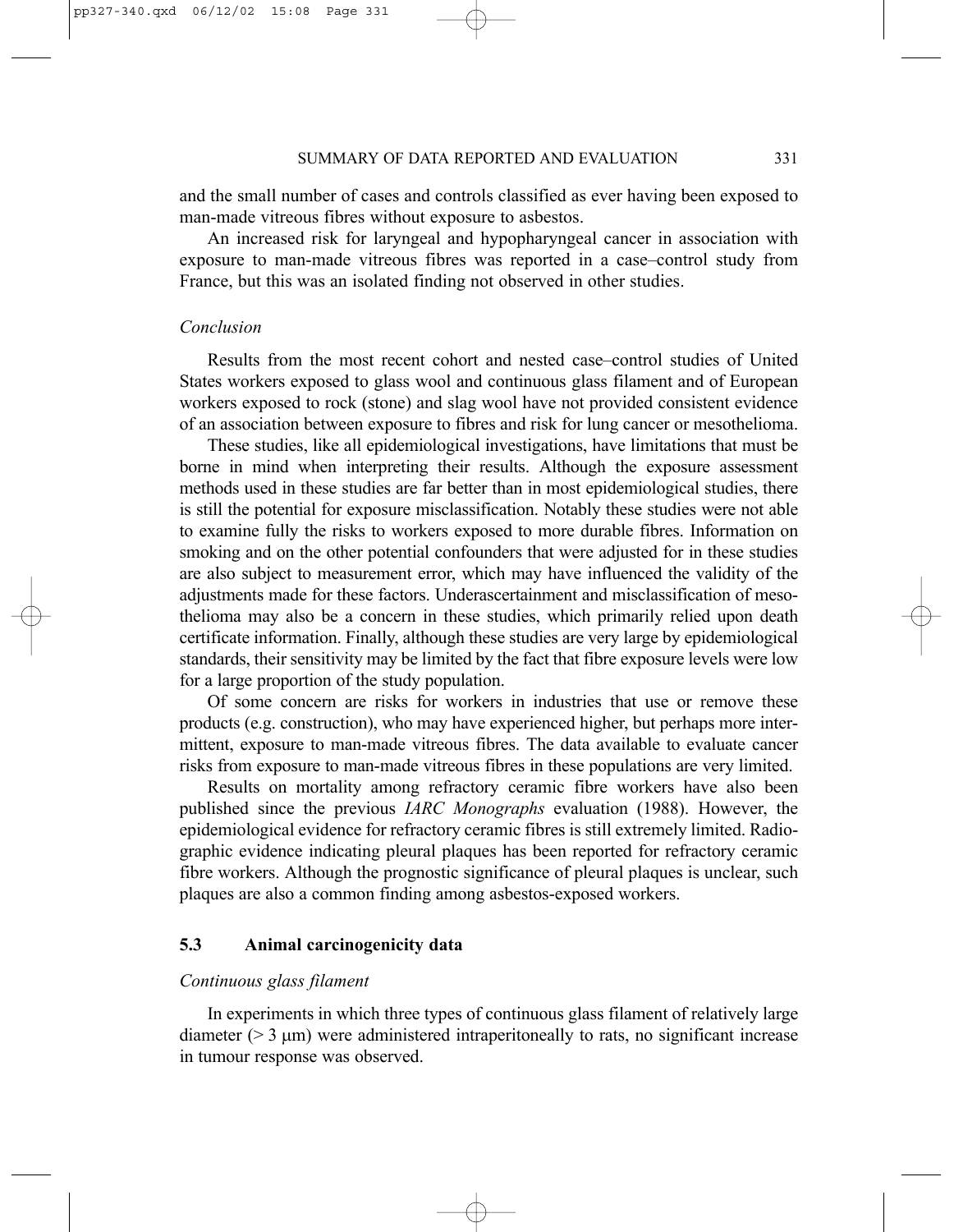#### *Insulation glass wool*

Insulation glass wools were tested in well-designed, long-term inhalation studies in rats and hamsters. No significant increase in lung tumours and no mesotheliomas were observed in rats and no lung tumours or mesotheliomas were observed in hamsters exposed to insulation glass wool. Two different asbestos types used as positive controls produced increases in lung tumours and mesotheliomas.

Two insulation glass wools that produced no increase in tumours when administered by inhalation did induce mesotheliomas when injected at high doses (approximately 109 fibres) into the peritoneal cavity of rats.

# *Special-purpose glass fibres*

A number of chronic inhalation studies of special-purpose glass fibres have been conducted in rats, hamsters and guinea-pigs. Early inhalation studies demonstrated no significant increases in lung tumours or mesotheliomas. In some of these studies, asbestos did not induce tumours in the controls, which was probably related to use of short fibres in the aerosols. More recent studies of special-purpose glass fibres, using improved methods of fibre preparation and delivery, resulted in significant increases in lung tumours and mesotheliomas in rats (E-glass fibre) and in a single mesothelioma in hamsters ('475' fibre).

Many intraperitoneal studies of special-purpose glass fibres have been conducted, most of which have examined the tumorigenic potential of two compositions of specialpurpose glass fibres ('475' and E-glass fibres) after injection or surgical implantation of fibres at high doses (approximately 109 fibres) into the peritoneal cavity of rats. All of these studies reported an increase in peritoneal tumours.

Special-purpose glass fibres were tested by intratracheal instillation in two experiments in rats and two in hamsters. A significant increase in lung tumours was observed in one of the rat studies and increases in lung tumours and mesotheliomas were observed in one of the hamster studies. The other two studies showed no increase in either tumour type.

#### *Rock (stone) wool*

In a well-designed, long-term inhalation study in which rats were exposed to rock (stone) wool, no significant increase in lung tumour incidence and no mesotheliomas were observed. Crocidolite asbestos was used as the positive control and led to high lung tumour incidence and one mesothelioma.

After intratracheal instillation of rock (stone) wool in two studies, no significant increase in the incidence of lung tumours or mesotheliomas was found. Tremolite asbestos was used as a positive control and induced lung tumours.

In several studies of intraperitoneal injection of high doses (approximately 109 fibres), rock (stone) wool induced a significant increase in mesothelioma incidence.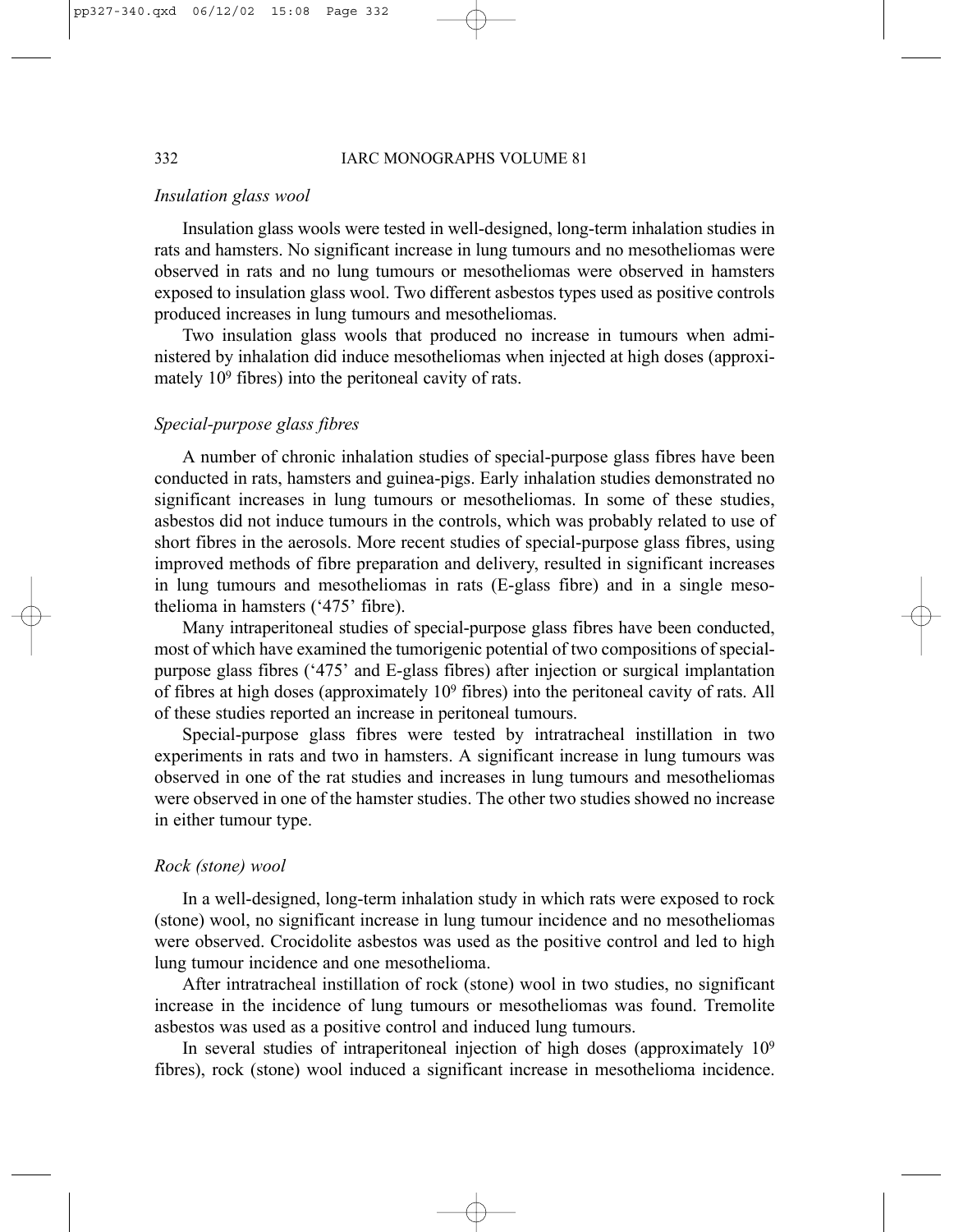The more biopersistent rock (stone) wool fibres produced a higher incidence of tumours than fibres with lower biopersistence.

#### *Slag wool*

In a well-designed, long-term inhalation study of slag wool in rats, no statistically significant increase in the incidence of lung tumours and no mesotheliomas were observed. Crocidolite asbestos was used as a positive control and led to high lung tumour incidence. In two intraperitoneal studies, a high dose (approximately  $10^9$  fibres) of slag wool induced a statistically significant increase in the incidence of mesotheliomas.

#### *Refractory ceramic fibres*

In a well-designed, long-term inhalation study with refractory ceramic fibres in rats, a statistically significant increase in the incidence of lung tumours and a few mesotheliomas were observed. In a well-designed, long-term inhalation study of refractory ceramic fibres in hamsters, a significant increase in the incidence of mesotheliomas was observed.

After intratracheal instillation, two studies reported no excess in tumour incidence in rats. In three intrapleural studies in rats, no significant increase in tumour incidence was observed. In intraperitoneal studies in rats and hamsters, tumour incidence was related to fibre length and dose.

### *Newly developed wools*

Two newly developed, less biopersistent fibres (an alkaline earth silicate (X-607) wool and a high-alumina, low-silica (HT) wool) have been tested in well-designed, long-term inhalation studies in rats and produced no significant increase in the incidence of lung tumours and no mesotheliomas.

In a study in rats of less biopersistent high-alumina, low-silica (HT) wool administered by intraperitoneal injection at a high dose (approximately 109 fibres), no abdominal tumours were observed. Four other less biopersistent fibres (A, C, F and G) have been tested by intraperitoneal injection at a high dose (approximately  $10^9$  fibres) in rats and produced no significant increase in the incidence of abdominal tumours.

One more biopersistent fibre type (H) was tested by intraperitoneal injection at a high dose (approximately 10<sup>9</sup> fibres) in rats and produced abdominal tumours.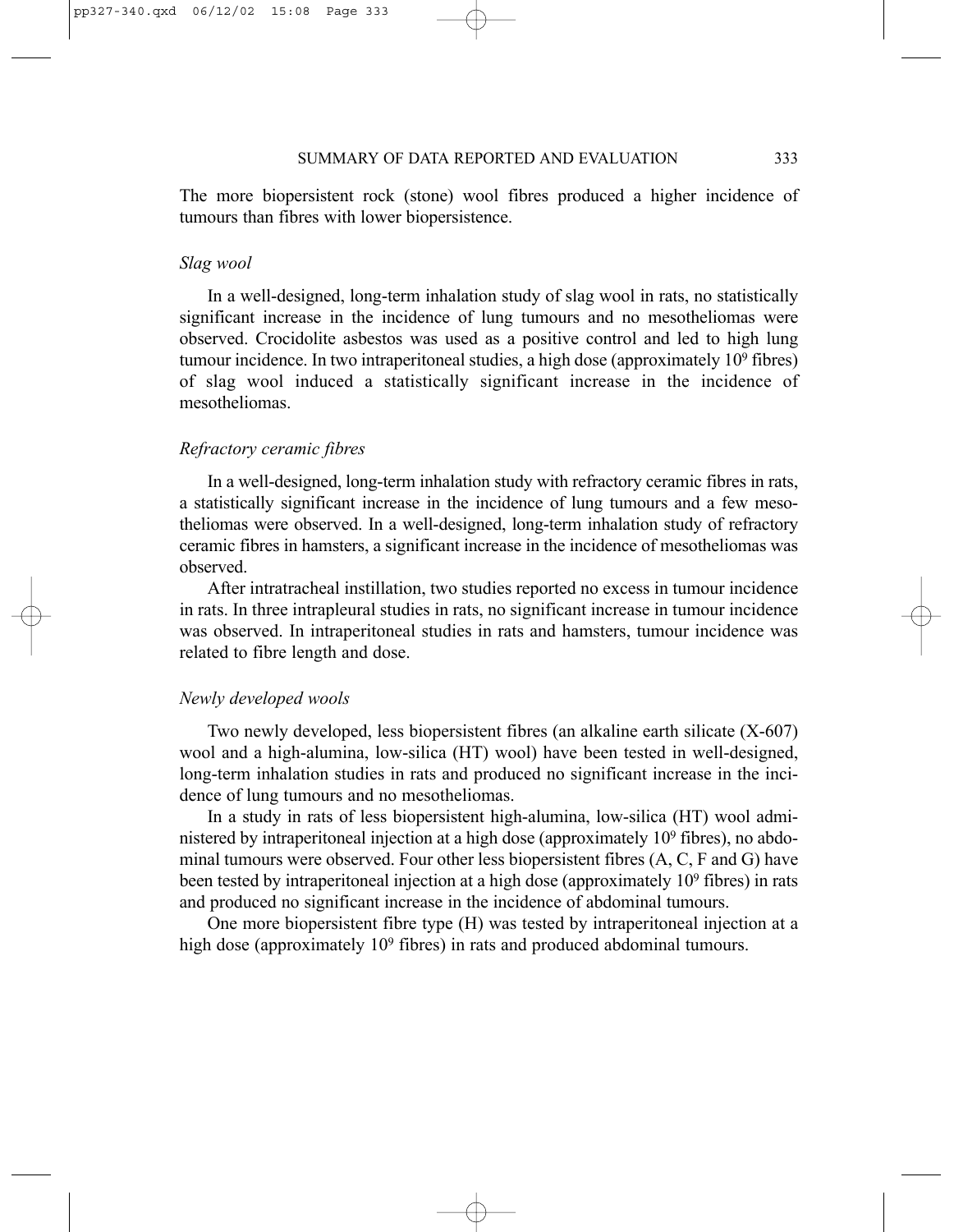# **5.4 Other relevant data**

### *Deposition and retention*

The deposition of inhaled fibres in the respiratory tract is mainly governed by their aerodynamic behaviour, including deposition by impaction, sedimentation and interception. In addition, deposition by diffusional displacement is induced by Brownian motion. Model calculations show that the respirability of fibres, i.e. their penetration to the alveolar region, differs between rodents and humans. A larger fraction of inhaled long fibres is deposited in the alveolar region of humans than in that of rats.

Chemical composition, fibre size and the deposited dose of fibres in the lung are determinants of their retention kinetics. The main mechanisms of mechanical fibre clearance include mucociliary movement in the nasopharyngeal and tracheobronchial regions and alveolar macrophage phagocytosis in the alveolar region with subsequent removal towards the mucociliary escalator. Macrophage-mediated clearance becomes negligible for long fibres, i.e. fibres with lengths approaching 20 µm and longer, which cannot be completely phagocytosed by alveolar macrophages. Alveolar macrophagemediated clearance is significantly slower in humans than in rats, with retention halftimes of several hundred days in humans and about 70 days in rats. In addition to these mechanisms, chemical dissolution and leaching, as well as breakage, can occur. These processes are important and lead to more rapid elimination of fibres deposited in the respiratory tract, thereby lowering the potential for inducing long-term adverse effects. Because the retention half-time due to mechanical clearance is much longer in humans than in rats, higher fibre solubility reduces persistence more in the human lung than in the rat lung.

Few data are available on retention of man-made vitreous fibres in human lungs. In the one available study, the lung burden of man-made vitreous fibres did not differ between workers in glass, rock (stone) and slag wool production compared between themselves or with controls. The interpretation of this difference is limited by the long delay between the end of exposure and sampling. In other studies, refractory ceramic fibres, some with morphological or chemical alterations, have been recovered from the lungs of both production workers and end-users.

### *Fibre biopersistence*

The biopersistence of fibres deposited in the respiratory tract results from a combination of physiological clearance processes (mechanical translocation/removal) and physico-chemical processes (chemical dissolution and leaching, mechanical breaking). Long and short fibres differ in the way in which their elimination from the respiratory tract is affected by each of these mechanisms. Short fibres are taken up by macrophages and subjected to chemical dissolution/leaching within an acidic milieu while at the same time they are actively removed by these phagocytic cells. In contrast, long fibres which can be incompletely phagocytosed by several macrophages are not efficiently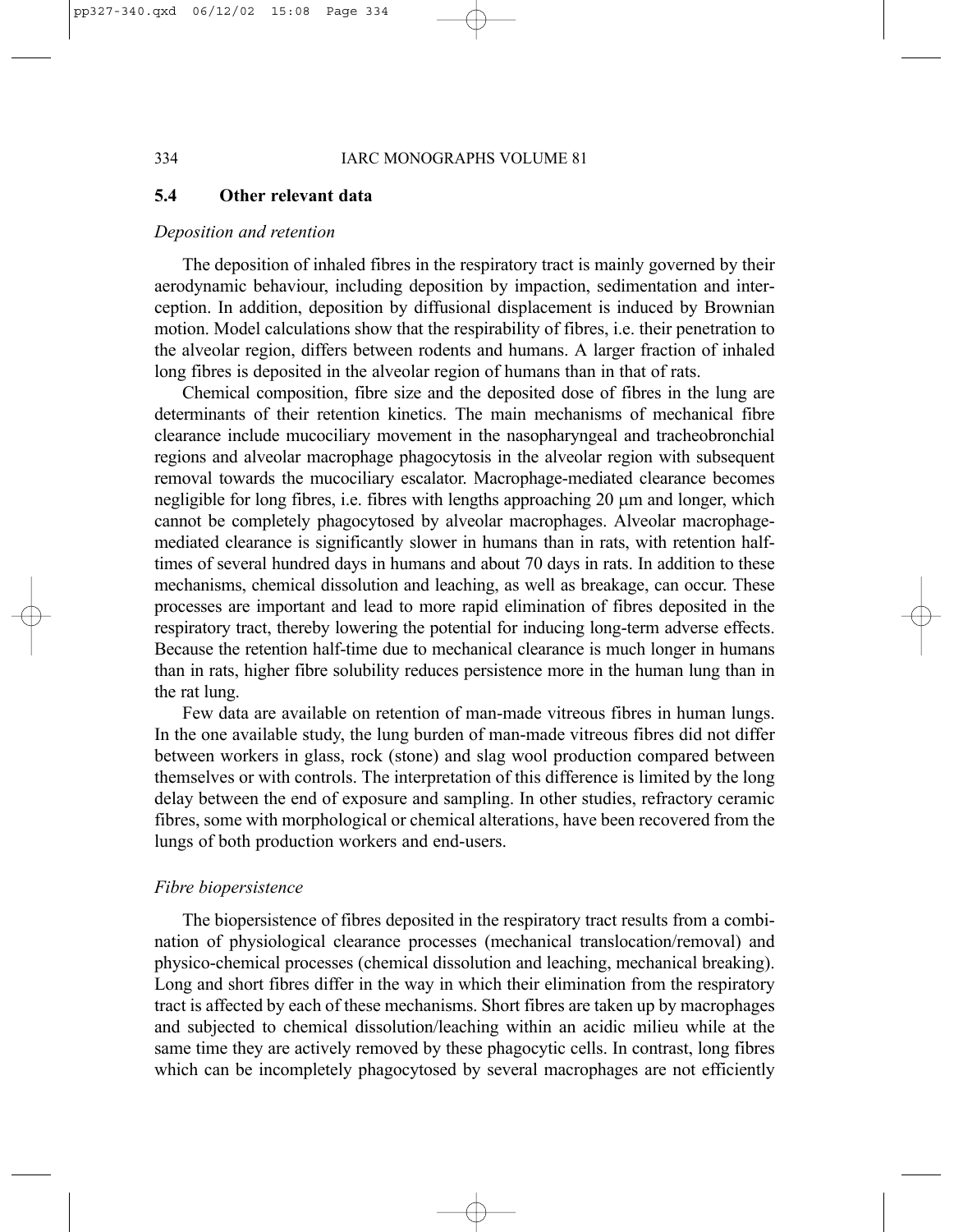removed by physical translocation but may be subjected to chemical dissolution/leaching at variable pH. Since long fibres are most potent with respect to carcinogenicity, the focus of an animal biopersistence assay is on long-fibre retention kinetics in the lung. A number of studies in rats have suggested a correlation between the biopersistence of long fibres ( $>$  20  $\mu$ m) and their pathogenicity with respect to lung fibrosis and thoracic tumours.

# *In-vitro dissolution*

The physico-chemical mechanisms whereby fibres may degrade in the lung have been examined in a variety of cell-free systems. The basic process by which dissolution of man-made vitreous fibres occurs is via attack of water molecules on the surface of fibres leading to dissolution and subsequent disruption of the fibre structure. The dissolution rate of any fibre is determined primarily by its composition. The most informative studies employ flow-through systems using balanced salt solutions at physiological pHs likely to be encountered in the intrapulmonary environment. The results from such studies have shown correlations with rates of removal of long fibres from the lung in short-term biopersistence assays. While considerable variation occurs between laboratories, the rank order of the durability of tested fibres is generally consistent.

The experimental dissolution rates of tested fibres have been reported to span over five orders of magnitude. Such a range may predict that fibres could persist in lung tissue from a few days to several years.

In-vitro studies of man-made vitreous fibres using cell culture techniques allow estimation of dissolution of fibres in the presence of lung cells. These studies provide information on the joint effects of cells and fluid on different types of man-made vitreous fibre that is helpful in comparing the dissolution rates of a given fibre and then assessing the rank order of the relative dissolution of different man-made vitreous fibres. The results of these studies are consistent with those of studies on the solubility of man-made vitreous fibres in cell-free systems.

#### *Toxic effects in humans*

With the exception of a single rock (stone)/slag wool plant in the United States cohort study which had a documented history of asbestos use, none of the mortality studies demonstrated a significant risk for non-malignant respiratory diseases. No mortality data were available on workers exposed to refractory ceramic fibres.

No convincing data for an excess of small parenchymal opacities in chest radiographs compatible with pneumoconiosis have been published. No pleural changes related to any glass fibre type or to rock (stone)/slag wool have been observed. However, an excess of pleural changes, particularly pleural plaques, has consistently been demonstrated in the cohorts of workers in the USA and Europe involved in the production of refractory ceramic fibres.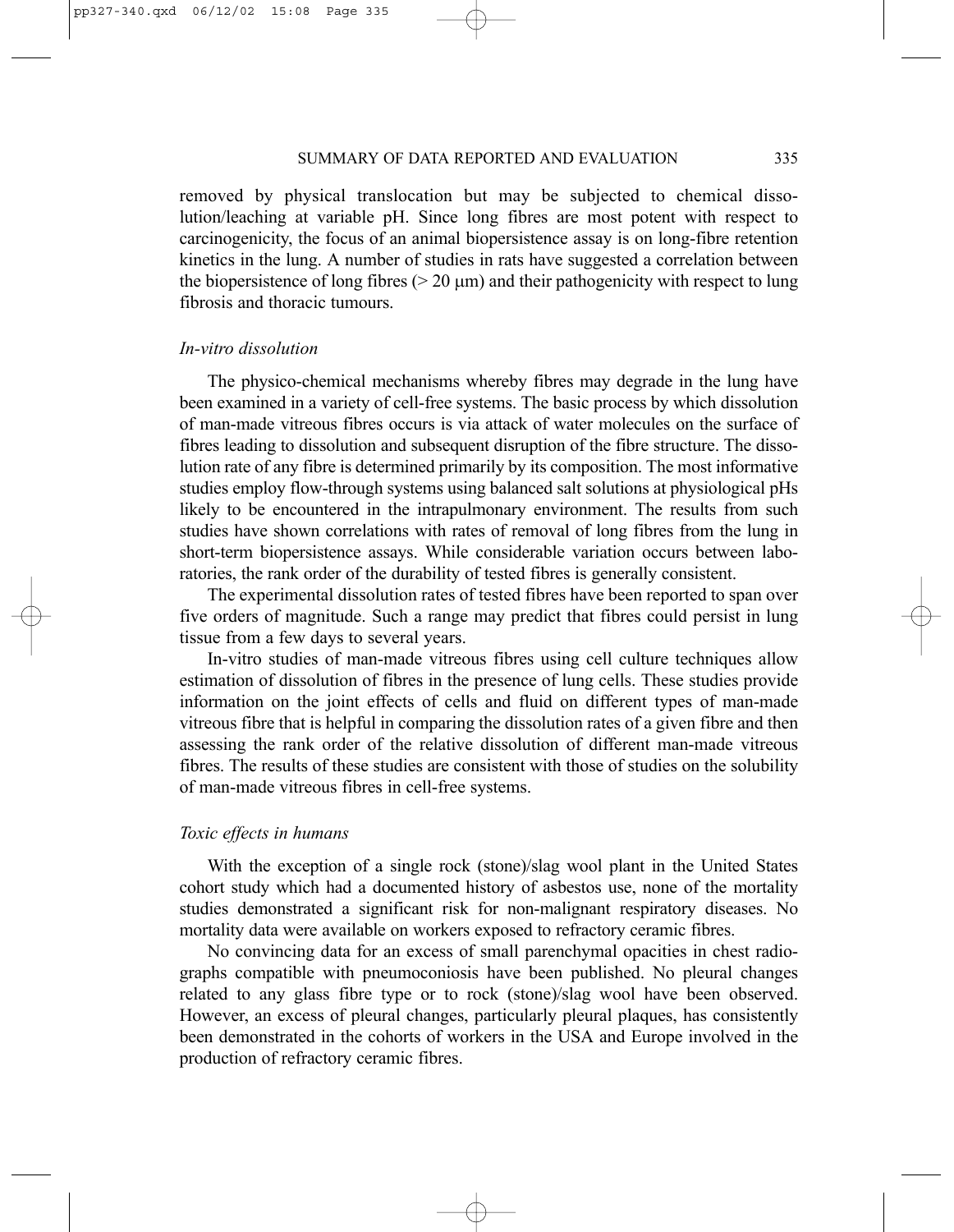No indications of a significant excess of respiratory symptoms or of a significant decrease in lung function have been reported for glass fibre workers. The results for rock (stone) wool workers are more conflicting due to a possible interaction between fibre exposure and smoking. In contrast, a small exposure-related effect has been observed in the cohorts of workers involved in the production of refractory ceramic fibres in both the USA and Europe.

A few well-designed studies have supported previous findings of mechanical irritative effects on the skin, eyes and upper respiratory tract associated with coarse fibres.

Low levels of exposure were estimated in most production worker cohorts. With similar low cumulative exposure to asbestos, lung fibrosis would not have been detected in epidemiological studies using standard chest radiography. Limited interpretable data are available from end-users (particularly workers involved in the removal or modification of materials containing man-made vitreous fibres).

#### *Toxic effects in experimental systems*

The most important end-points that have been associated with exposure to manmade vitreous fibres include chronic persistent inflammation, fibrosis and cell proliferation in the lungs and mesothelial lining. In general, for a range of man-made vitreous fibres, the data support the contention that long, biopersistent fibres cause prolonged inflammation and fibrosis. Although mechanistically they are not conclusively linked, pulmonary and occasionally pleural fibrosis is found with conditions of exposure to man-made vitreous fibres that are carcinogenic in laboratory animals.

Because biopersistence is believed to be an important factor in the toxicity of manmade vitreous fibres, there are limitations inherent in short-term in-vitro assays of fibre toxicity.

#### *Effect on gene expression*

Mutation and/or activation of proto-oncogenes, inhibition of tumour suppressor genes and activation of transcription factors controlling the production of inflammatory cytokines and growth factors have been proposed to play a role in asbestos-induced carcinogenesis. The evidence indicates that glass fibres enter cells and cause genetic modification by physically interfering with chromosomal segregation during mitosis. Glass fibres also generate oxidants and/or mobilize intracellular calcium to activate signalling pathways controlling transcription factor activity. This interaction of glass fibres or refractory ceramic fibres with cells has been reported to induce proto-oncogenes, activate transcription factors, increase tumour necrosis factor  $\alpha$  production, induce cell transformation and enhance cell growth. The potency of glass fibres is generally lower than that of asbestos on a per unit mass basis.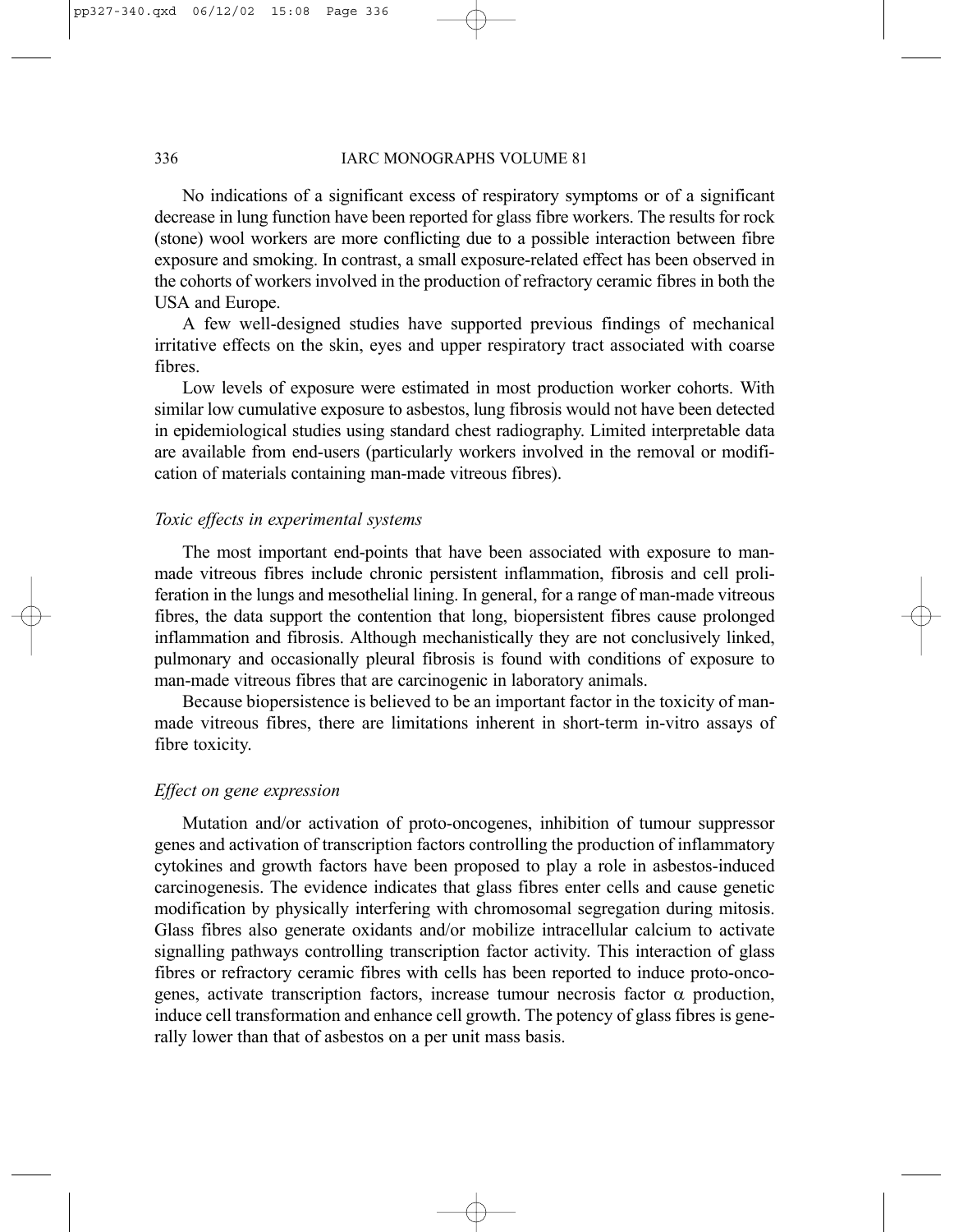Several caveats can be raised about these in-vitro studies: (i) these assays are shortterm and do not address issues related to fibre dissolution or biopersistence; and (ii) relatively high levels of man-made vitreous fibres on a mass basis have been studied, and the relevance to in-vivo exposure levels is questionable.

# *Genetic effects*

Genotoxic effects of man-made vitreous fibres have been demonstrated in several cultured cell types, including human cells, and in cell-free assays. Many glass wool samples have been found to produce DNA damage, chromosomal aberrations, nuclear abnormalities and cell transformation. The effects were observed to depend on fibre dimensions, with long fibres being more active than shorter fibres. A few rock (stone) wool and slag wool samples have been investigated. Both DNA damage and chromosomal and nuclear aberrations have been observed, as well as mutations in bacterial test systems. The studies on refractory ceramic fibres have so far mostly been limited to the RCF1, 2, 3 and 4 samples and, to a lesser extent, to Japanese standard reference samples. Findings were similar to those with rock (stone) and slag wool.

The occurrence of mutations and some forms of DNA/chromosomal damage may be related to the production of activated oxygen species which have been detected in cell-free systems and in cells exposed to man-made vitreous fibres. Chromosomal and nuclear abnormalities may also be related to the impairment of cell division by the fibres. While reactive oxygen species are produced by either non-fibrous or fibrous particles, cell cycle-associated chromosomal and nuclear abnormalities appear to be a specific response to exposure to fibres. Despite the fact that in-vitro assessment of genetic effects does not address issues related to fibre dissolution or biopersistence, these assays can determine whether a fibre has the potential to be directly genotoxic.

A major gap in the current database is the absence of any studies that correlate genotoxic end-points with the pathogenic effects of man-made vitreous fibres in the same experimental animal system.

# *Mechanistic considerations*

Man-made vitreous fibres deposit in the lungs where they are phagocytosed by macrophages, either completely or incompletely, depending on fibre length. Incomplete phagocytosis is a potent pro-inflammatory stimulus for the release of a cascade of mediators and reactive oxygen and nitrogen species, leading to genotoxicity and proliferation of lung cells. *In vitro*, the direct entry of fibres into cells followed by, or associated with, cell division can produce chromosomal/nuclear abnormalities and genetic changes which may lead to cell transformation and dysregulated proliferation. Animal studies have shown a range of severity of inflammation and fibrosis which has been related to more biopersistent fibres in the lungs. There is a consistent relationship between persistent inflammation, fibrosis and tumour development in animal models.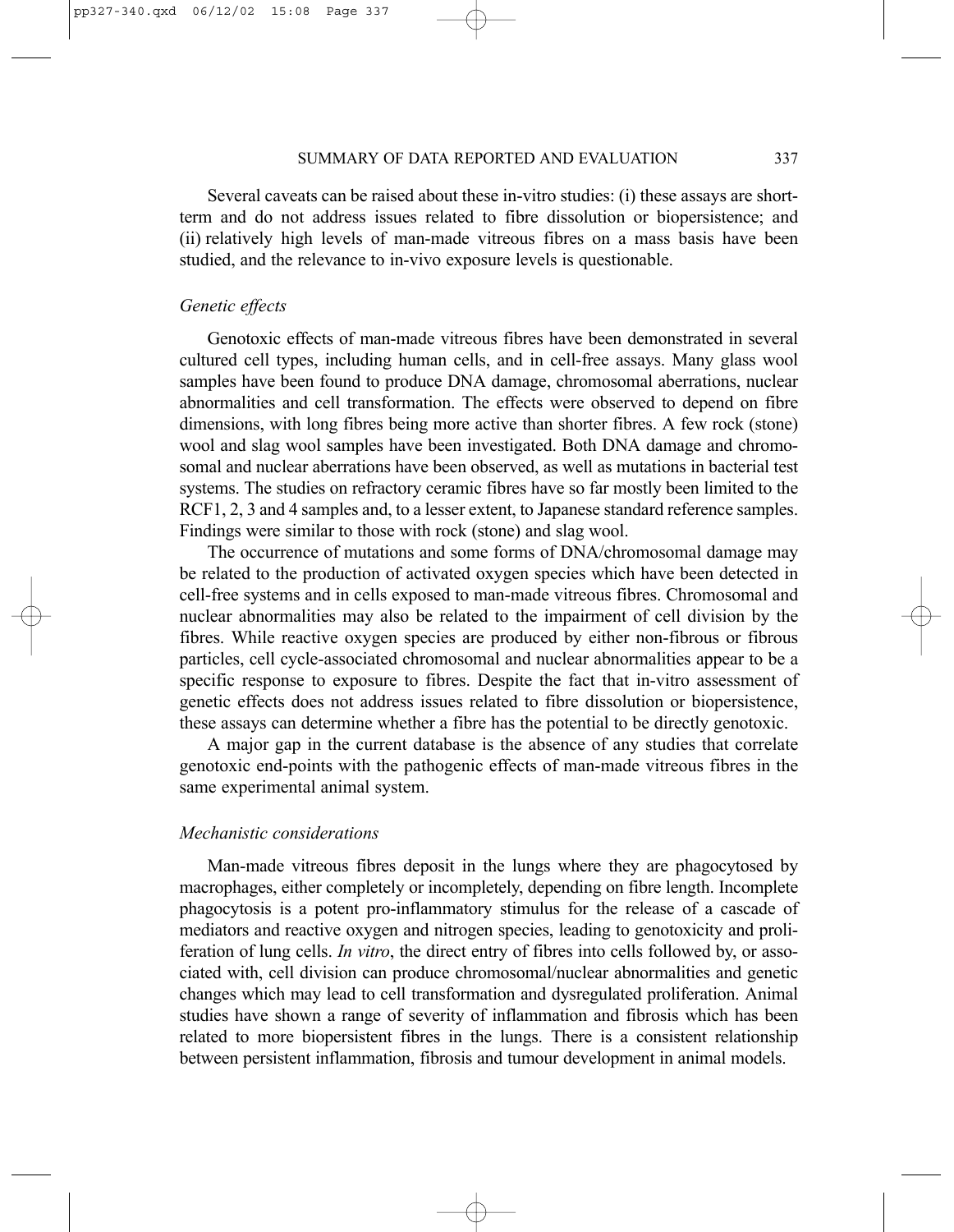Refractory ceramic fibres, unlike other man-made vitreous fibres, have the ability to induce pleural plaques in humans. Although pleural plaques in themselves are probably not directly related to cancer development, either in the pleura or the lung, concern over potential carcinogenic effects in the pleura seems valid for refractory ceramic fibres, in view of the ability of asbestos to induce both plaques and pleural cancer.

# **5.5 Evaluation1**

There is *inadequate evidence* in humans for the carcinogenicity of glass wool.

There is *inadequate evidence* in humans for the carcinogenicity of continuous glass filament.

There is *inadequate evidence* in humans for the carcinogenicity of rock (stone) wool/slag wool.

There is *inadequate evidence* in humans for the carcinogenicity of refractory ceramic fibres.

There is *sufficient evidence* in experimental animals for the carcinogenicity of special-purpose glass fibres including E-glass and '475' glass fibres.

There is *sufficient evidence* in experimental animals for the carcinogenicity of refractory ceramic fibres.

There is *limited evidence* in experimental animals for the carcinogenicity of insulation glass wool.

There is *limited evidence* in experimental animals for the carcinogenicity of rock (stone) wool.

There is *limited evidence* in experimental animals for the carcinogenicity of slag wool.

There is *limited evidence* in experimental animals for the carcinogenicity of certain newly developed, more biopersistent fibres including fibre H.

There is *inadequate evidence* in experimental animals for the carcinogenicity of continuous glass filament.

There is *inadequate evidence* in experimental animals for the carcinogenicity of certain newly developed, less biopersistent fibres including the alkaline earth silicate  $(X-607)$  wool, the high-alumina, low-silica (HT) wool and fibres A, C, F and G.

<sup>1</sup> Observers/representatives from the industry (B.C. Brown, J.G. Hadley, O. Kamstrup, L.D. Maxim and C.E. Rossiter) were not present during the evaluations.